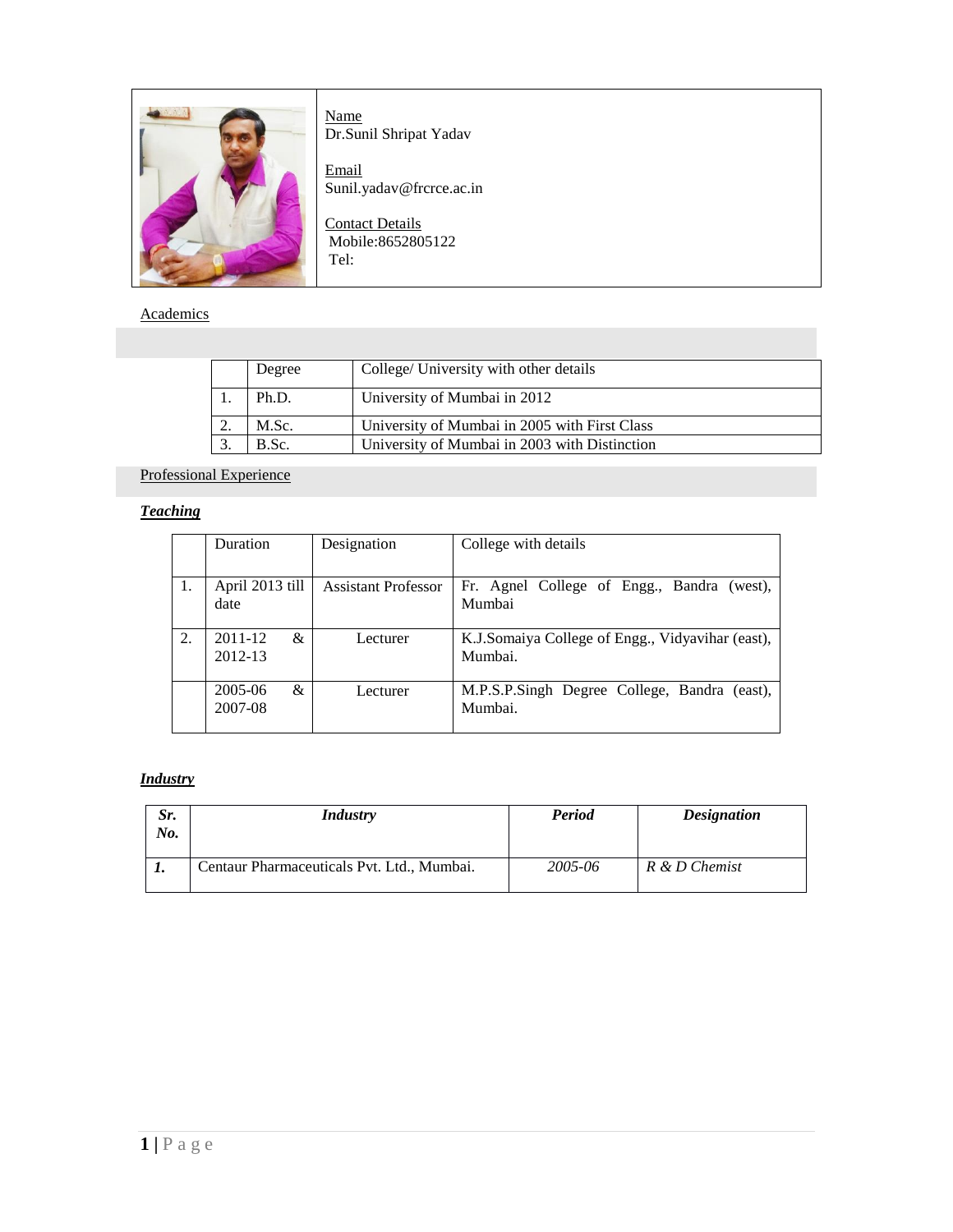| Sr.<br>No.       | Duration  | Post                  | Details                                                                   |
|------------------|-----------|-----------------------|---------------------------------------------------------------------------|
| 1.               | 2019-2020 | <b>Class Teacher</b>  | 2019-2020 : Class Teacher for FE- Division E                              |
|                  |           | Member                | <b>Industry Institute Cell</b>                                            |
|                  |           | Member                | Euphoria (Staff Programme)                                                |
|                  |           | Member                | <b>Convocation Committee</b>                                              |
| 2.               | 2018-2019 | <b>Class Teacher</b>  | 2018-2019: Class Teacher for FE IT Batch                                  |
|                  |           | Member                | <b>Industry Institute Cell</b>                                            |
|                  |           | Member                | Euphoria (Staff Programme)                                                |
|                  |           | Member                | <b>Convocation Committee</b>                                              |
|                  |           | Coordinator           | <b>Website Development</b>                                                |
|                  |           | Member                | Euphoria (Discipline Committee)                                           |
|                  |           | Mentor                | FE IT (Batch-A)                                                           |
| 3.               | 2017-2018 | <b>Class Teacher</b>  | FE Production Batch                                                       |
|                  |           | IV<br>Coordinator     | Industrial Visit for Shimla (Two Weeks)                                   |
|                  |           | Member                | Euphoria (Staff Programme)                                                |
|                  |           | Coordinator           | <b>Website Development</b>                                                |
|                  |           | Member                | Euphoria (Discipline Committee)                                           |
| $\overline{4}$ . | 2016-2017 | <b>Class Teacher</b>  | FE Production Batch                                                       |
|                  |           | IV Co-<br>coordinator | Industrial Visit for Rajasthan (Jaipur-Jodhpur- Jaisalmer)<br>(Two Weeks) |
|                  |           | Member                | Euphoria (Staff Programme)                                                |
|                  |           | Coordinator           | <b>Website Development</b>                                                |
|                  |           | Member                | Euphoria (Discipline Committee)                                           |
| 5.               | 2015-2016 | Mentor                | FE-Division D (Batch-A)                                                   |
|                  |           | <b>Sports</b>         | Cricket                                                                   |
|                  |           | Coordinator           | Website Development                                                       |
|                  |           | Member                | Euphoria (Discipline Committee)                                           |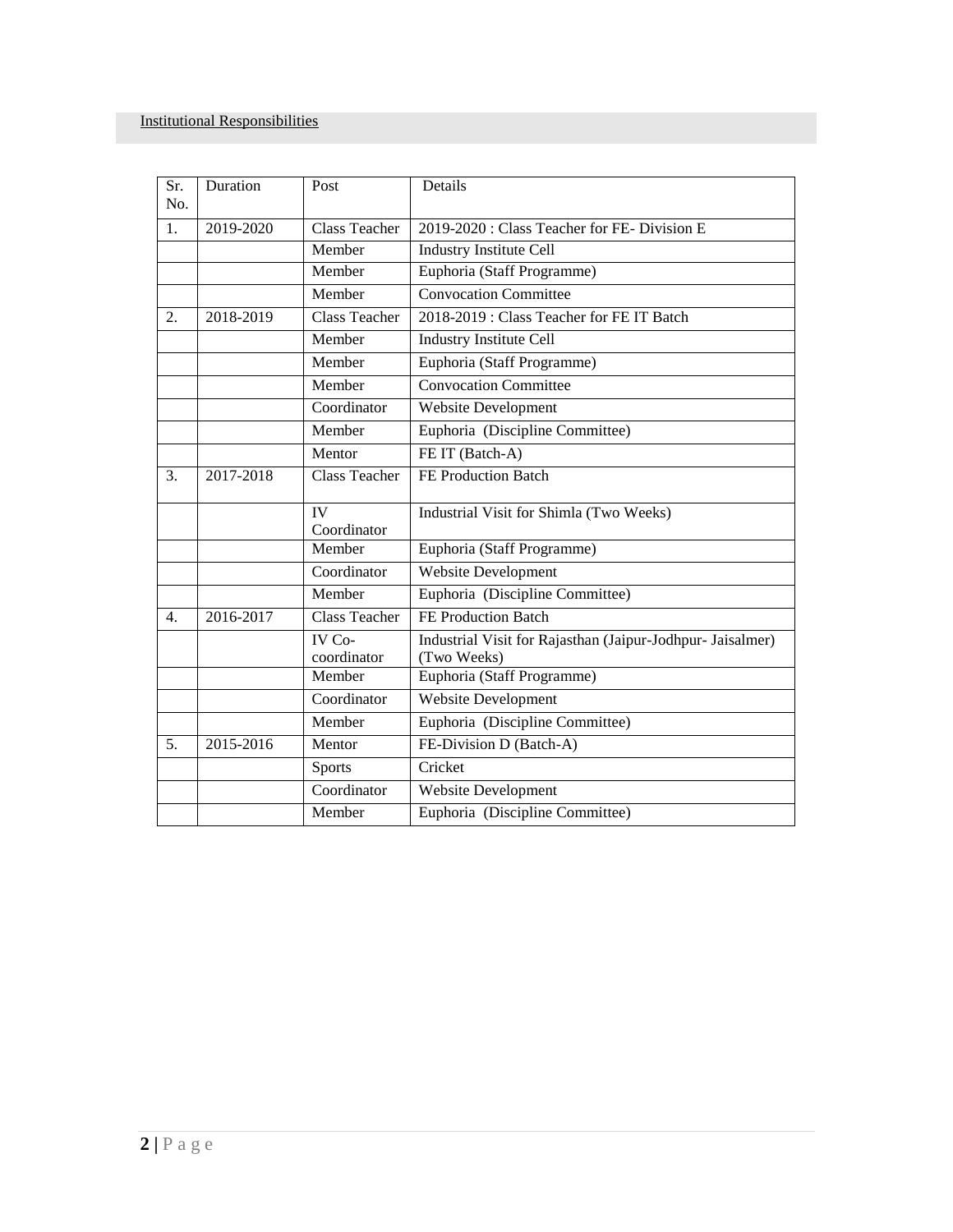### Courses, Conferences and Workshops

| Sr.              | Duration                  | Details of the Course<br>Institution                                                                |
|------------------|---------------------------|-----------------------------------------------------------------------------------------------------|
| No.              |                           |                                                                                                     |
| 1.               | July 17 - July 21, 2017   | Vishwakarma<br>Institute<br>One Week AICTE approved Teachers' Training Workshop on<br>of            |
|                  |                           | "Student Induction Program"<br>Information Technology, Pune                                         |
| 2.               | April 24 - April 28, 2017 | One Week ISTE approved STTP on `Life Balance: To overcome<br>Fr. CRCE, Bandra west, Mumbai-         |
|                  |                           | 400 050<br>stress through Yogic Techniques                                                          |
| 3.               | December 13 - December    | K.J.Somaiya<br>One Week ISTE approved STTP on `Stress Management, Work<br>College<br>of             |
|                  | 17, 2016                  | Engineering, Vidyavihar, Mumbai<br>Life Balance and Yoga                                            |
| $\overline{4}$ . | November 17 - November    | Fr. CRCE, Bandra west, Mumbai-<br>One Week ISTE approved STTP on Accreditation & Quality            |
|                  | 21, 2014                  | <b>Assurance "Outcome Based Education"</b><br>400 050                                               |
| 5.               | April 28 - May 10, 2014   | Fr. CRCE, Bandra west, Mumbai-<br>Two Weeks ISTE-AICTE approved STTP on `Environmental              |
|                  |                           | 400 050<br>Studies-- A Multidisciplinary Approach`                                                  |
| 6.               | 2017                      | Fr.<br>CRCE,<br>Bandra<br>(West),<br>Mind Mystery: Organised for FE students as a part of Mentoring |
|                  |                           | Mumbai-400 050<br>Conducted by Mr.Kush Panchal                                                      |
| 7.               | 5 & 6, February, 2016     | (West),<br>FDP on Teaching & Beyond: Widening Horizon Two days<br>CRCE.<br>Bandra<br>Fr.            |
|                  |                           | Mumbai-400 050                                                                                      |
| 8.               | February, 2016            | CRCE,<br>Fr.<br>Bandra<br>(West),<br>Workshop on Positive Attitude; Building Self esteem organised  |
|                  |                           | for FE Students<br>Mumbai-400 050                                                                   |
| 9.               | 2015                      | (West),<br><b>Industrial Visit to Amul Factory</b><br>CRCE,<br>Bandra<br>Fr.                        |
|                  |                           | Mumbai-400 050                                                                                      |
| 10.              | 2014                      | Two days workshop on Accreditation, Fr. CRCE, Banra (West),<br>CRCE,<br>Bandra<br>(West),<br>Fr.    |
|                  |                           | Mumbai-400 050<br>Mumbai-400 050                                                                    |
| 11.              | 20 September 2014         | Pagoda, Bhayandar (West)<br>Industrial visit to Keshav shrithi                                      |
| 12.              | 26 July 2014              | CRCE,<br>Fr.<br>Bandra<br>(West),<br>One day workshop on stress management                          |
|                  |                           | Mumbai-400 050                                                                                      |

### Membership of Professional Bodies

| From<br>Year) | Abbreviation | Name of Professional Institute and nature of membership |
|---------------|--------------|---------------------------------------------------------|
| 2013          | <i>ISTE</i>  | Indian Society for Technical Education Life Member      |

#### Research Publications & Papers presented

### **Patent**

| Sr.<br>No. | Year | Details of Publications                                                                                                                 |
|------------|------|-----------------------------------------------------------------------------------------------------------------------------------------|
|            | 2012 | A METHOD FOR OBTAINING SILVER NANO PARTICLES FROM METALLIC<br>SILVER CONTAINING WASTE, Application No.1649/MUM/2012 A, Publication Date |
|            |      | : 31/08/2012                                                                                                                            |